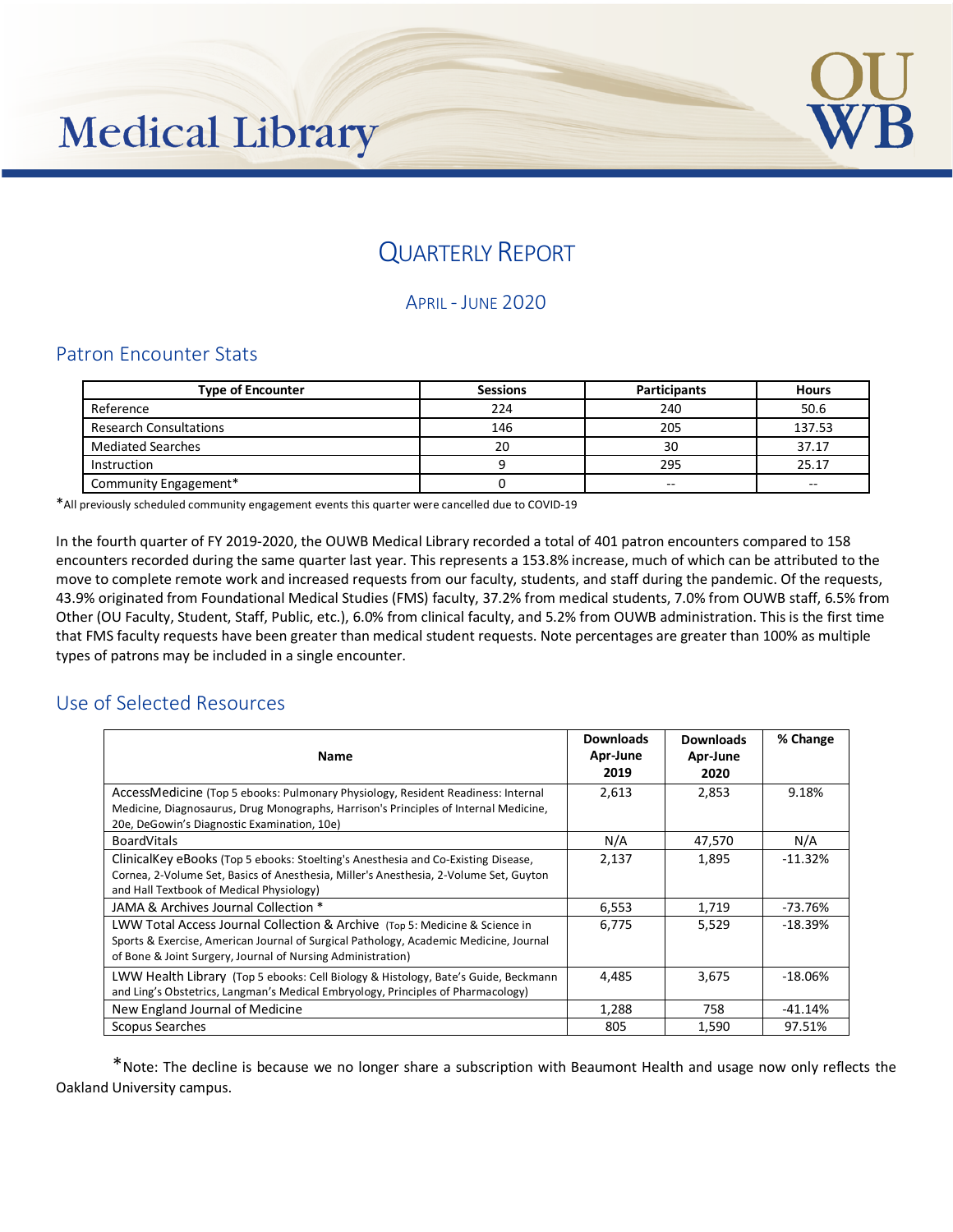## Use of Print Collection – Number of Books Re-shelved in the Medical Library Study Room

Despite the availability of electronic resources and assumptions we make of how "born digital" students access information, we are finding that the print collection of required and recommended textbooks and review materials is receiving extensive use. There was no usage this quarter due to the closure because of the pandemic.

|       | 2018-2019 | 2019-2020 |
|-------|-----------|-----------|
| April | 203       |           |
| May   | 152       |           |
| June  | 25        |           |

## OUWB Interlibrary Loan & Document Delivery

| April-June 2020                            | Faculty&Staff | <b>Students</b> | Other | Total |
|--------------------------------------------|---------------|-----------------|-------|-------|
| University Library ILL & Document Delivery | 107           | 1 7 0<br>⊥∠J    |       | 236   |
| Articles Supplied by Medical Library       |               |                 |       |       |

### Website Usage

Between April and June 2020, the Medical Library website had 15,877 pageviews across 7,706 sessions for an average of 2.06 pages per session.





Website traffic was stable with a 10% increase in traffic compared to the same quarter last year.

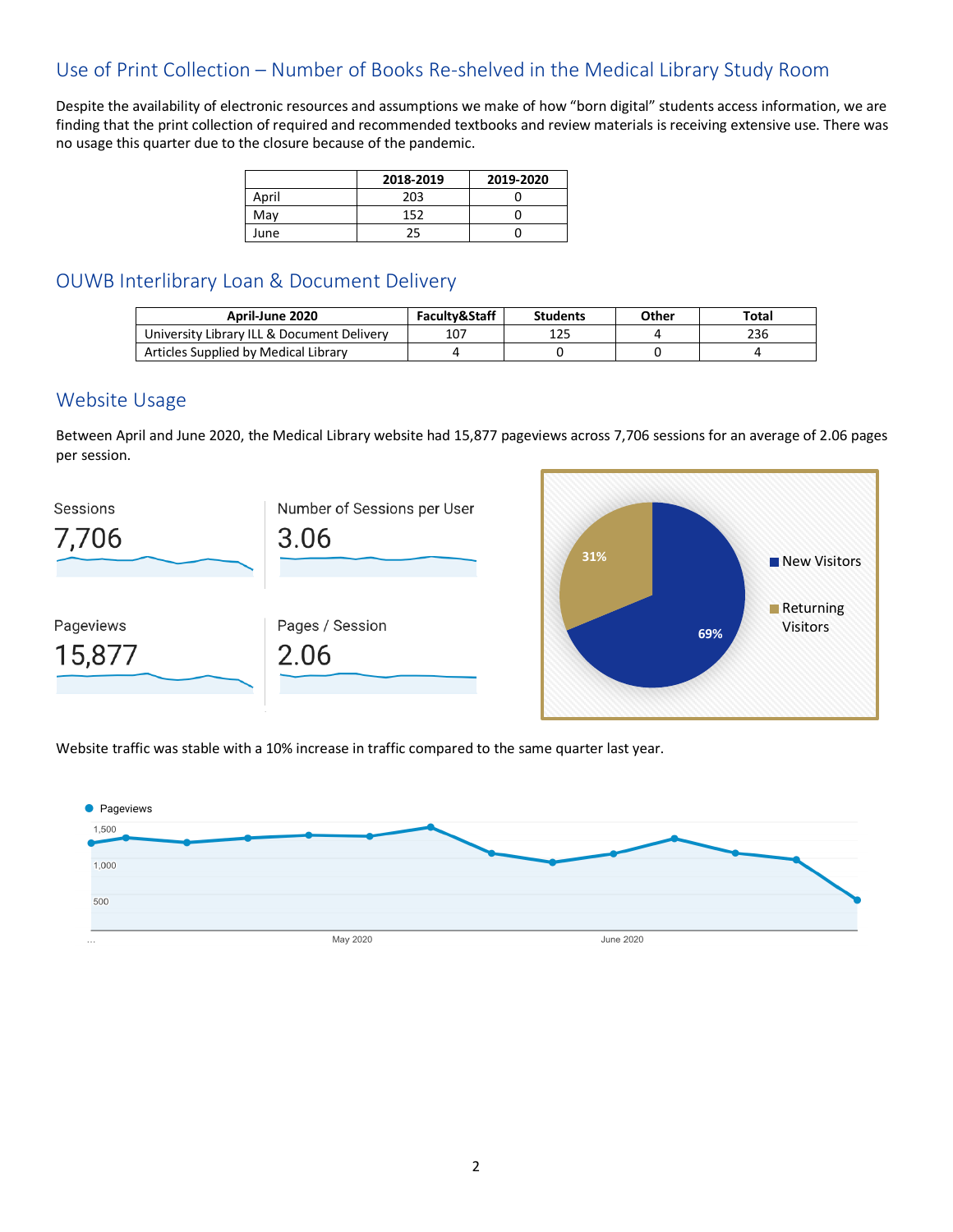The most heavily used page was the homepage, followed by the database list and M1/M2 Guides. This shows a larger interest in Guides this year over last year with a greater use of Review & USMLE Resources as well.

|     |                                                                        | 15,877<br>% of Total: 100.00% (15,877) | 15,877<br>% of Total: 100.00% (15,877) |
|-----|------------------------------------------------------------------------|----------------------------------------|----------------------------------------|
|     | <b>Medical Library - OU Libraries</b>                                  | 6,852                                  | 43.16%                                 |
| 2.  | Databases - Medical Library - OU Libraries                             | 3,320                                  | 20.91%                                 |
| 3.  | M1/M2 Guides - Medical Library - OU Libraries                          | 733                                    | 4.62%                                  |
| 4.  | M1 Textbooks - Medical Library - OU Libraries                          | 513                                    | 3.23%                                  |
| 5.  | M3/M4 Guides - Medical Library - OU Libraries                          |                                        | 331 2.08%                              |
| 6.  | <b>Review &amp; USMLE Resources - OU Libraries</b>                     |                                        | 301 1.90%                              |
| 7.  | Clerkship Textbooks - Medical Library - OU Libraries                   |                                        | 258 1.62%                              |
| 8.  | Mobile Sites and Apps - Medical Library - OU Libraries                 |                                        | 253 1.59%                              |
| 9.  | Subject Guides - Medical Library - OU Libraries                        |                                        | 246 1.55%                              |
| 10. | MDM1 9110 - Anatomical Foundations of Clinical Practice - OU Libraries |                                        | 243 1.53%                              |

## Use of Medical Library Study Spaces

This section is blank because the library was closed this entire quarter due to the pandemic.

## Printer Usage

With OUWB still providing free printing, the Medical Library is tracking the number of pages printed at our printing station. Below is the approximate number of pages printed for each month by medical students. It is worth noting that since last year we have switched from offering color prints to only offering black and white, which may account for the abrupt drop in printing usage compared to last year. There was no usage this quarter due to the closure because of the pandemic.

|       | 2018-2019 | 2019-2020 |
|-------|-----------|-----------|
| April | 7.470     |           |
| May   | 8.210     |           |
| June  | 3,802     |           |

## Collection Development

#### Major Expenditures/Acquisitions

| <b>Name</b>                            | Format                | Cost         | %Change                 |
|----------------------------------------|-----------------------|--------------|-------------------------|
| Doody's Book Review Service            | <b>Review Service</b> | redacted     | redacted                |
| <b>EMBase</b>                          | Database              | redacted     | redacted                |
| LWW Health Library - Medical Education | Database              | redacted     | redacted                |
| LWW Medical eBooks (new editions)      | eBooks                | redacted     | redacted                |
| Science                                | eJournal              | redacted     | redacted                |
| Scopus                                 | Database              | redacted     | redacted                |
|                                        |                       | <b>Total</b> | <b>Average Increase</b> |
|                                        |                       | \$120,794.02 | 5.37%                   |

Note: Some price information is confidential and *may not* be shared outside the institution per our license agreements.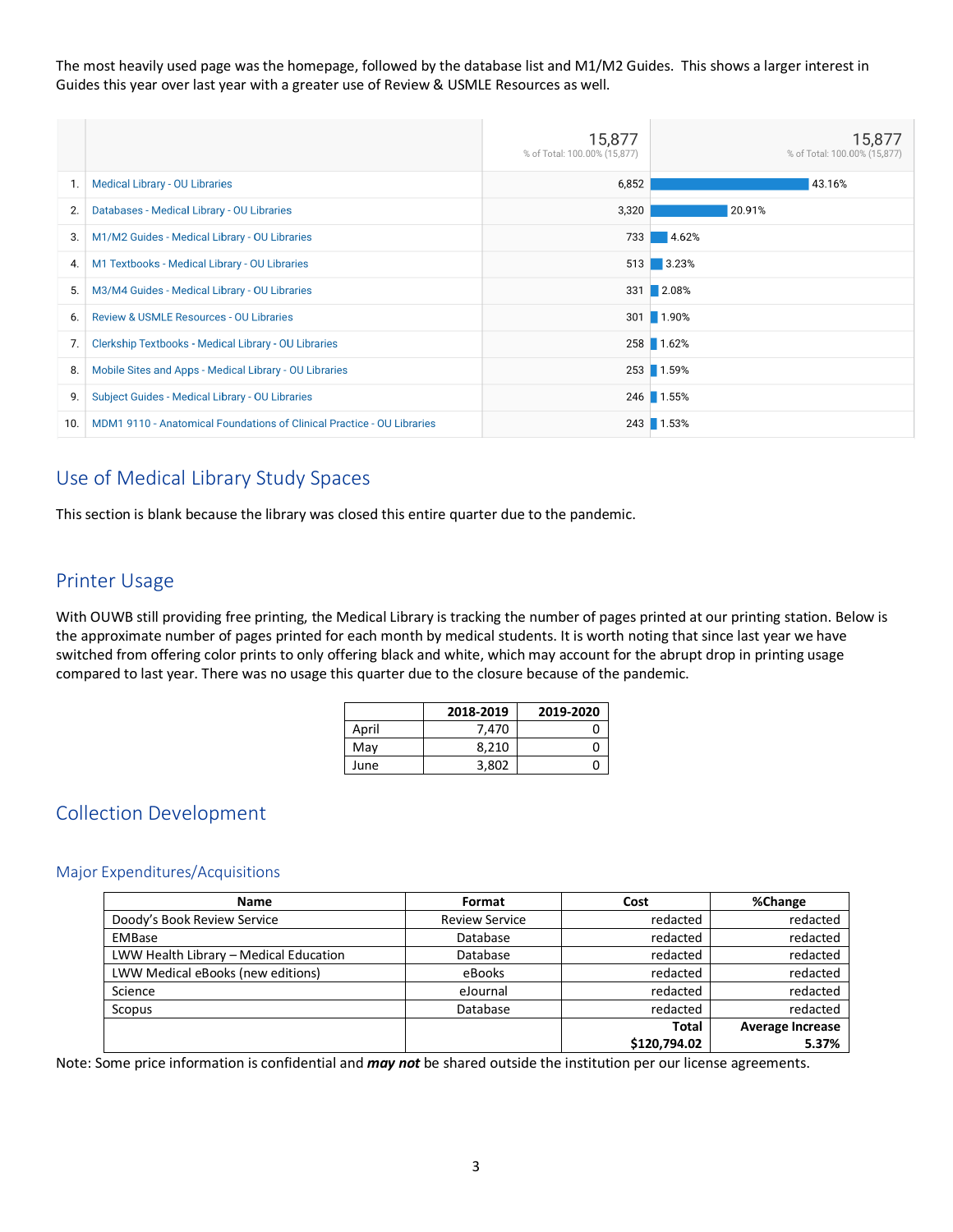#### New Resources

We currently have a trial to VisualDX, a visual diagnostic database that may be useful for promoting clinical reasoning and as an image bank for faculty.

## Course & Subject Guides

With the emergence of COVID-19 and transition to remote instruction, the Medical Library worked with all clerkship directors and several elective directors to develop online guides and/or locate online alternatives for clinical experiences (ie: modules, videos, etc.,). In addition to the seven guides that were created in March, the following online guides debuted in April:

- Online Teaching pedagogies and links to resources on how to teach online
- Internal Medicine Sub-Internship

## Information Mastery Instruction

#### M1 Embark Course

**Funding Opportunities for Medical Students** – Due to COVID-19, the in-person session scheduled for May 11 on PIVOT and funding opportunities taught by Keith Engwall was cancelled. The Panopto recording from the previous year was used instead.

**Student Project Proposal Writing Time** – Due to COVID19, the originally scheduled weekly guided proposal writing times for the Embark 2 course were cancelled. Students were encouraged to use the dedicated time as self-directed learning to work on their projects and contact faculty and staff with any questions via email.

#### M2 Embark Course

**Oral Presentation Judging** – Nancy Bulgarelli, Stephanie Swanberg, and Dr. Misa Mi were all slated to judge M2 student oral presentations as part of the Embark 4 course. One oral presentation session successfully occurred face-to-face, but the remainder were cancelled in their original form and transitioned online with a small group of faculty judges.

#### Promotion & Maintenance of Health (PMH)

Due to COVID-19, both PMH Journal Club sessions were impacted this year. The first one, originally scheduled on March 12, was cancelled last minute as the university suspended in-person classes just the day before. Both Nancy Bulgarelli and Stephanie Swanberg were slated to serve as small group discussion facilitators for the March journal club. The second journal club, on April 30, was transitioned online using WebEx. Stephanie Swanberg hosted two 45-minute small discussion groups on an article about ecigarettes with groups of 5-6 students.

#### Integrated Evidence Based Medicine Course

The EBM course ran for the seventh time, April 1-10, 2020, but was transitioned completely online due to the pandemic only two weeks before the start of the course. Due to the short notice, many Panopto recordings of 2019 sessions were used though new recordings were made for the syllabus review, Introduction to EBM, Locating the Best Available Evidence, and Systematic Reviews and Meta-Analyses sessions. Sessions led library faculty were as follows:

- April 1 Locating the Best Available Evidence Panopto recording by Stephanie Swanberg. The usual accompanying evidence lab portion of the session was moved to independent, self-directed learning time to work through the sample case.
- April 7 Systematic Reviews & Meta-Analysis New PPT recording by Dr. Misa Mi.

In addition, daily office hours were coordinated and hosted by Stephanie Swanberg and Dr. Victoria Lucia to give students an avenue for interacting with faculty and asking questions. About 10 students over the course of the week visited the office hours.

The usual team case assignment was changed to an individual assignment, and grading of the PICO question and case presentation PPT assignments were divided equally among the six EBM instructors, including Nancy, Misa, and Stephanie who graded ~20 assignments each. The Locating the Best Available Evidence Lab assignment was divided and graded between Nancy, Keith, Misa, and Stephanie with each reviewing ~32 assignments based on their personal librarian program groups. Given the short length of the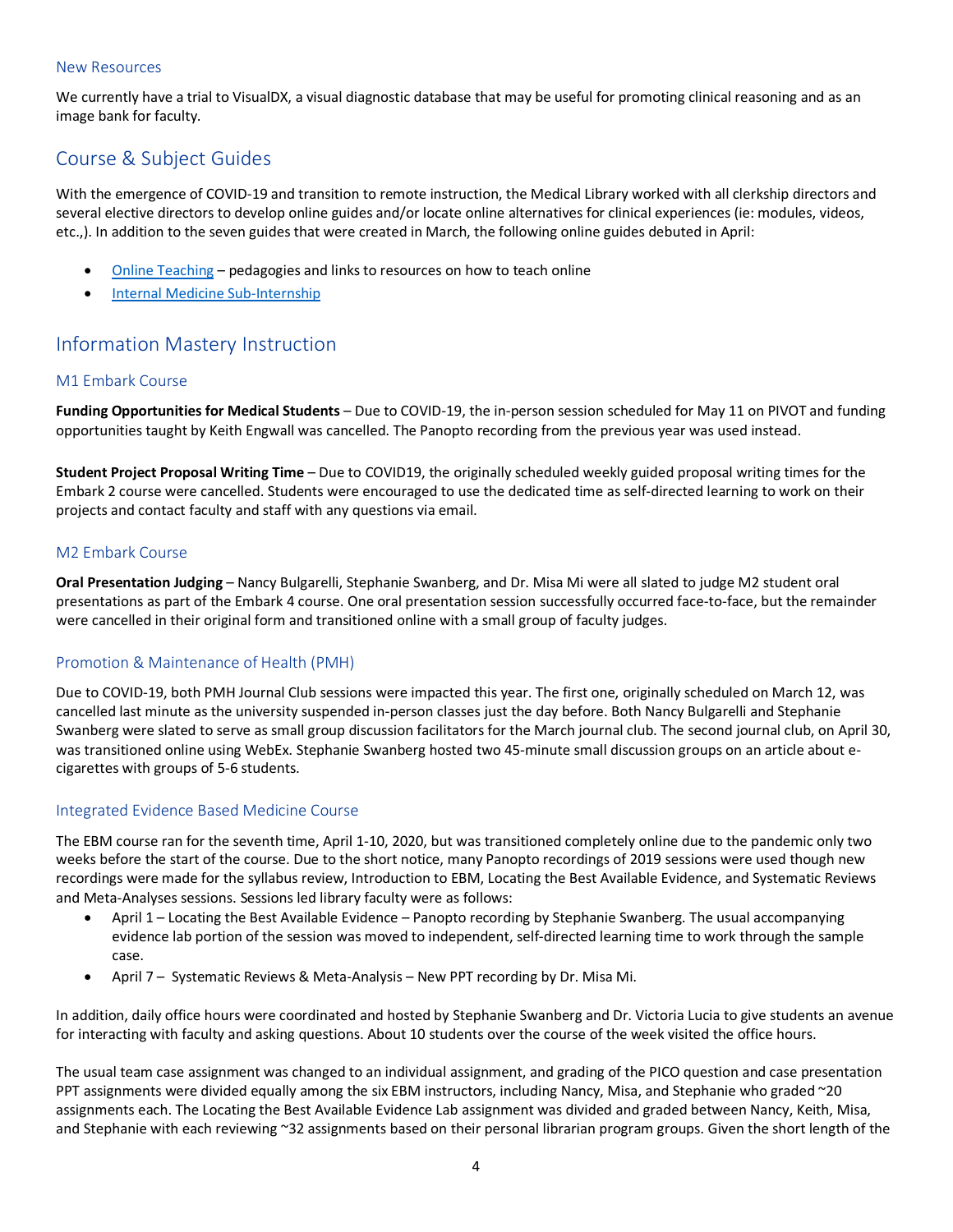course, grading was a challenge, especially with the sheer number of assignments to be reviewed and the need to provide individualized, high quality feedback to each student. The EBM final exam was also moved to June and taken remotely by students using an exam monitoring software.

#### Student InfoBite Lunch Series

Due to COVID-19, instead of hosting the usual in-person Mobile Apps Fair, the mobile apps recommended for clerkships were featured in the May issue of the Medical Library newsletter. In total, 118 students attended our other three InfoBite sessions over the year.

#### Virtual Coffee Hour with a Librarian – Faculty Series

Dr. Misa Mi spearheaded the development of an online summer education series for faculty focused on online teaching and research topics. The library partnered with the Center for Excellence in Medical Education (CEME) to offer the series with the CEME handling registration, marketing, and WebEx hosting. The series began in June and was offered biweekly through the end of July. Sessions were meant to be more informal to give participants the chance to ask questions and drive the discussion. Two sessions were hosted this quarter:

- June 3 Library Resources for Online Teaching led by Dr. Misa Mi, Nancy Bulgarelli, and Stephanie Swanberg covering online textbooks, course/subject guides, creating proxy links for library subscribed content, and streaming videos.
- June 17 Accessing Full Content Articles led by Stephanie Swanberg, Keith Engwall, and Dr. Misa Mi covering how to use the Get-It link, Interlibrary Loan, Browzine, and creating proxy links for articles.

#### Residents as Educational Scholars (RAES) Program

Due to COVID-19, the final in-person RAES session scheduled for March 25 on "Disseminating Your Scholarly Work" co-taught by Dr. Misa Mi and Stephanie Swanberg was cancelled. The recording of the session from the previous year was used instead.

## OUWB Publication Reports & Support for Faculty Scholarship

The library issued its preliminary 2019 OUWB Annual Publication Report. The report will be updated once the Beaumont Research Institute issues its annual report, so we can add items we may have missed identifying with our automated process. The preliminary report includes 719 articles, books, and book chapters. It can be found on the Medical Library's Publications Lists web page.

## Medical Library Faculty & Staff Scholarly Activity

#### Publications

• **Swanberg** SM, Thielen J, Bulgarelli N. Faculty knowledge and attitudes regarding predatory open access journals: a needs assessment study. *Journal of the Medical Library Association*. 2020;108(2):208-218.

#### Book & Resource Reviews

• **Swanberg SM**. Salem Health: Women's Health. *Choice: Current Reviews for Academic Libraries*. 2020;57(10):57-3325..

#### Presentations & Posters

• Roach V, **Mi M**, Mussell J, et al. A Systematic Review of Spatial Ability Anatomy Performance: It's time for a Meta- analysis. Presented at the Experimental Biology 2020 Annual Conference. Indianapolis, IN; May 1-4, 2020.